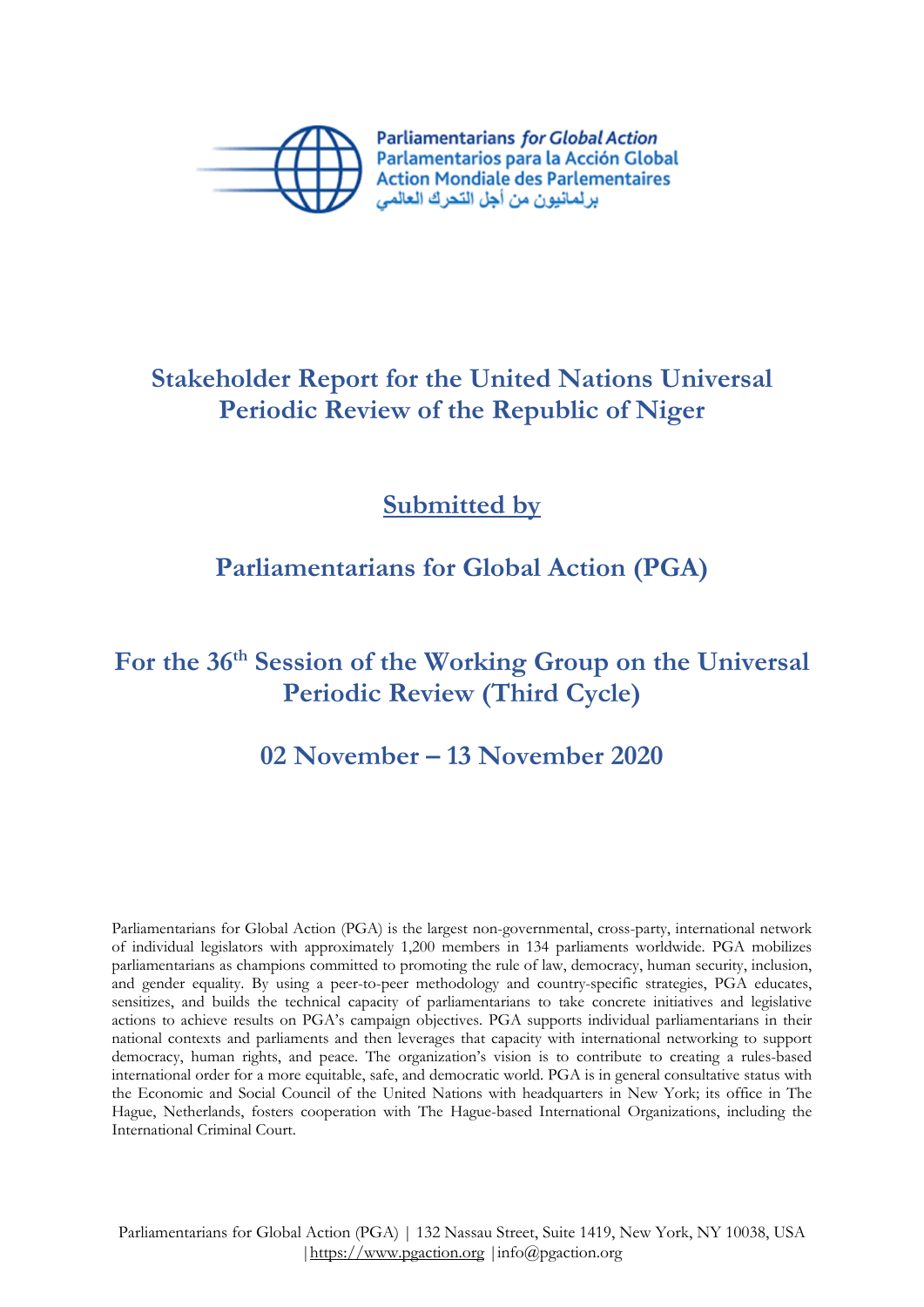#### **Introduction**

1. With this submission, Parliamentarians for Global Action (PGA) wishes to promote the ratification/ accession and implementation of the Rome Statute of the International Criminal Court (ICC) and other key instrument on international criminal justice in Niger and raise awareness of key activities it has undertaken to this effect in Niger. PGA believes that the ratification and implementation of the Rome Statute is an essential step to strengthen the rule of law, seek justice for victims, and, most importantly, end impunity for the commission of grave international crimes. To this end, PGA provides the following recommendations and actions to encourage Niger to take the appropriate measures to adopt this essential instrument.

#### **I. Legal Framework**

- 2. Niger signed the Rome Statute on 17 July 1998 and deposited its instrument of ratification on <sup>11</sup> April 2002;
- 3. Niger has not ratified the Amendments to the Rome Statute adopted by the 2010 Review Conference (Kampala Amendments) on the crime of aggression and the use of certain weapons in armed conflict not of an international character;
- 4. Niger has not ratified the Agreement on Privileges and Immunities of the ICC (APIC);
- 5. Niger has not ratified the Convention on the Non-Applicability of Statutory Limitations to War Crimes and Crimes Against Humanity.

#### **II. 2016 Universal Periodic Review**

6. During the <sup>2</sup>nd Cycle, Niger accepted recommendations to harmonize and fully align its national legislation with the Rome Statute and allow full cooperation with the ICC (Belgium and Costa Rica). i

#### **III. PGA'<sup>s</sup> Activities**

- 7. During PGA'<sup>s</sup> <sup>9</sup>th session of the **Consultative Assembly of Parliamentarians on the ICC & the Rule of Law**, over <sup>a</sup> 100 Parliamentarians from 50 countries worldwide met in Dakar, Senegal, to affirm their support for the Rome Statute system against impunity. The Speaker of the Parliament from Niger, led their official delegation and participated in these important discussions.<sup>ii</sup>
- 8. During <sup>a</sup> Roundtable on the implementation of the Rome Statute convened in October 2017 in Niamey by PGA, one of Niger'<sup>s</sup> PGA member stressed that the Parliament would be ready to adopt the reforms needed to fully implement the Rome Statute whenever the government would transmit them for consideration and adoption by Parliament.<sup>iii</sup>
- 9. In 2019, Niger also participated in the PGA Working Group on the Fight against Impunity in Africa hosted by the National Assembly of the Gambia. 40 participants from 15 African countries met to explore mechanisms designed to provide accountability for serious human rights violations and international crimes. iv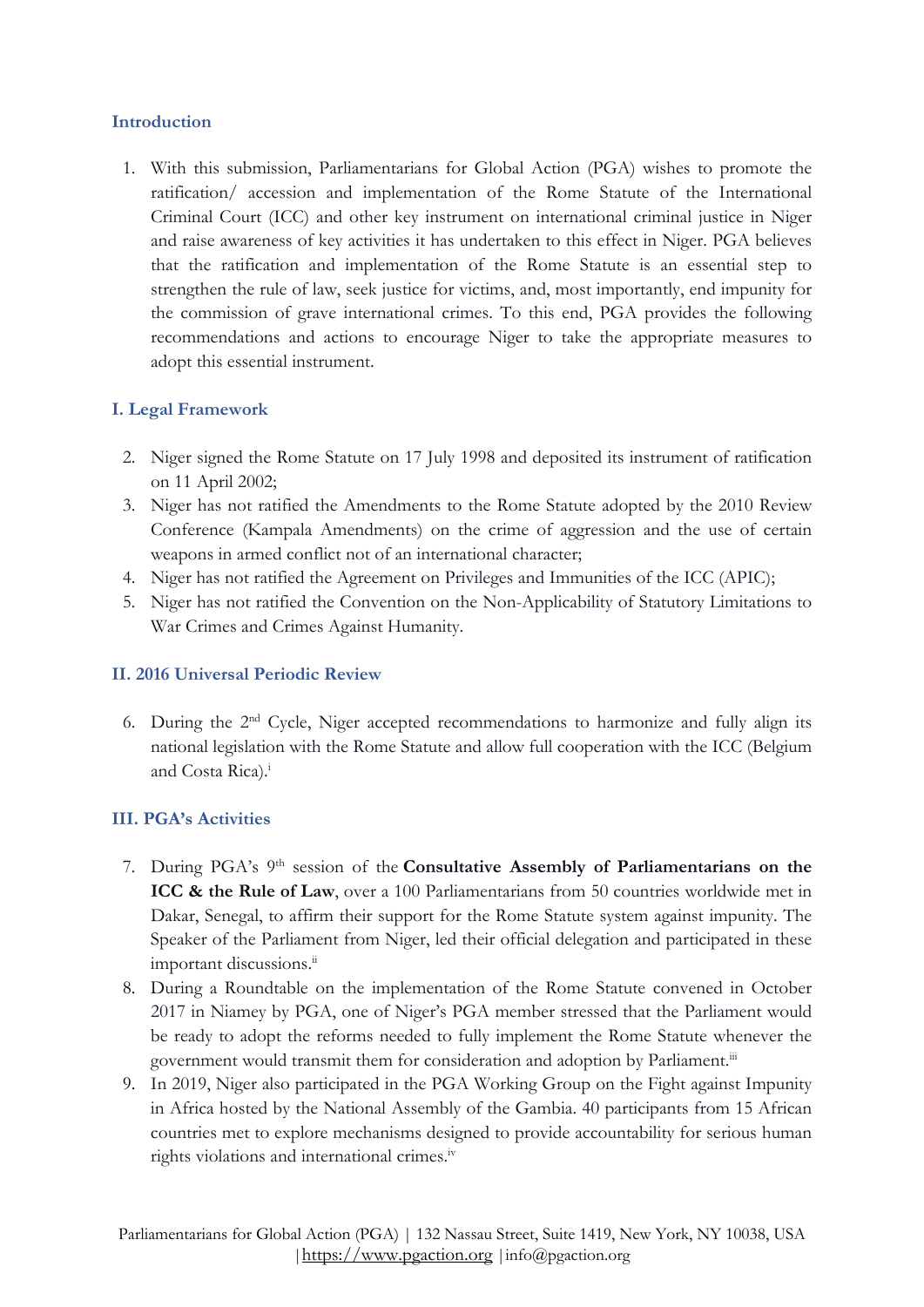#### **IV. Recommendations**

- 10. PGA wishes to commend Niger'<sup>s</sup> implementation of the Rome Statute into its domestic law. Nonetheless, PGA considers it appropriate to highlight that several underlying acts under genocide, crimes against humanity and war crimes, have not ye<sup>t</sup> been incorporated. This leaves an important legal vacuum in Niger'<sup>s</sup> legislation.
- 11. PGA recommends Niger to fully implement the Rome Statute to guarantee effective domestic investigations and prosecutions;
- 12. Ratified the Agreement on Privileges and Immunities of the ICC (APIC).
- 13. Ratify the Kampala Amendments to the Rome Statute; *and*
- 14. Ratify the Convention on the non-applicability of statutory limitations to war crimes and crimes against humanity.

2